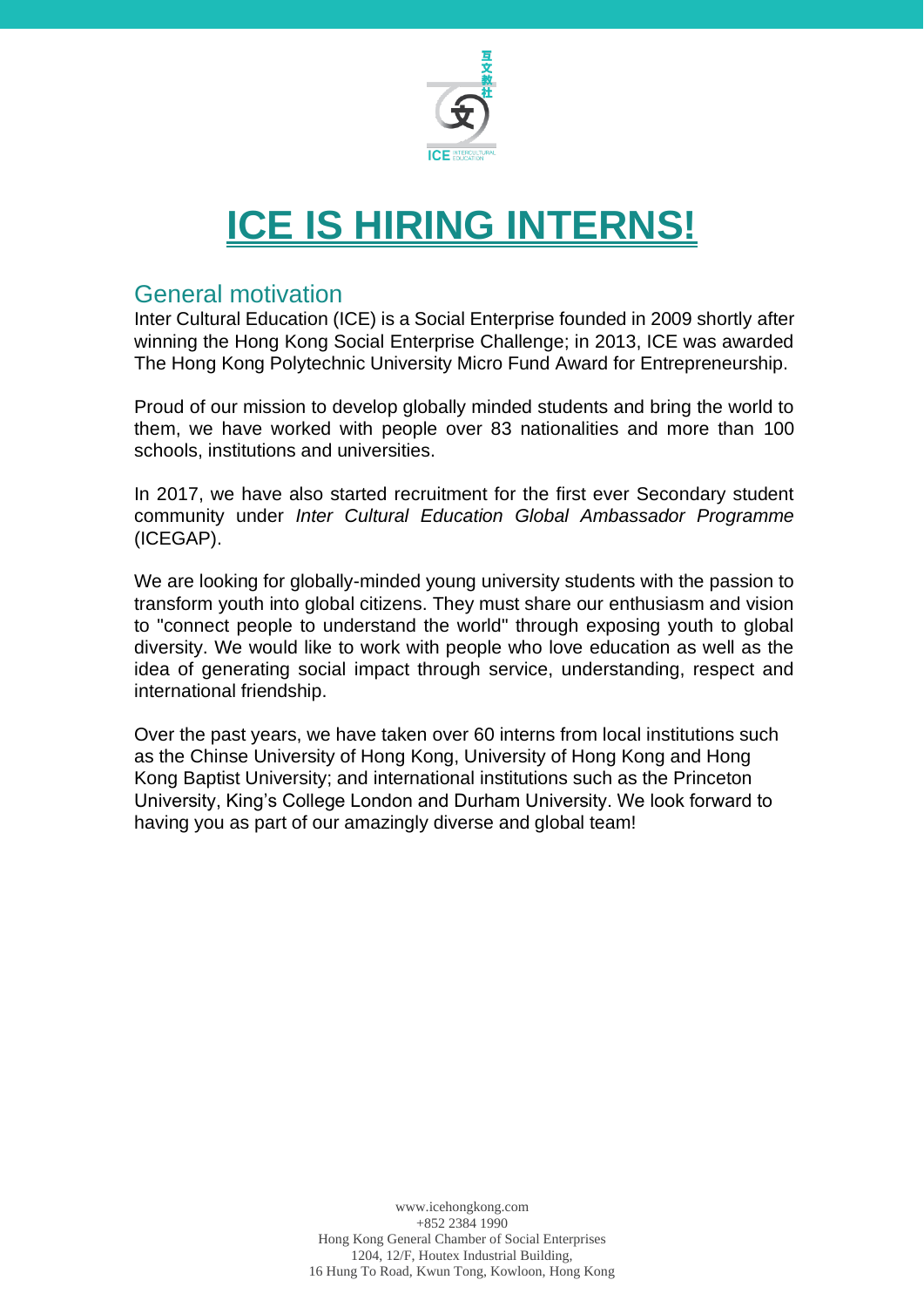

### **Conditions**

- Hong Kong based (office in Kwun Tong, workshops in different schools)
- Full time working hours, 10am-6pm, Monday to Friday. Staff might be required to join our ad hoc weekend projects
- Work in office mainly but with the possibility of working offsite during projects
- Master's students (priority)

### Positions available

- 1. Event Development and Management
- 2. Business Development and Administration Intern
- 3. Community Management Intern
- 4. Content Creator for Social Media (Video/Writing)
- 5. Marketing Communications
- 6. Advertising and Branding Intern
- 7. Education Training Intern (School Programme)

### Interested?

Please send your CV and cover letter (please state your available time for work as well) to [apply@icehongkong.com.](mailto:apply@icehongkong.com)Phone interview or face-to-face interview will be arranged within two weeks.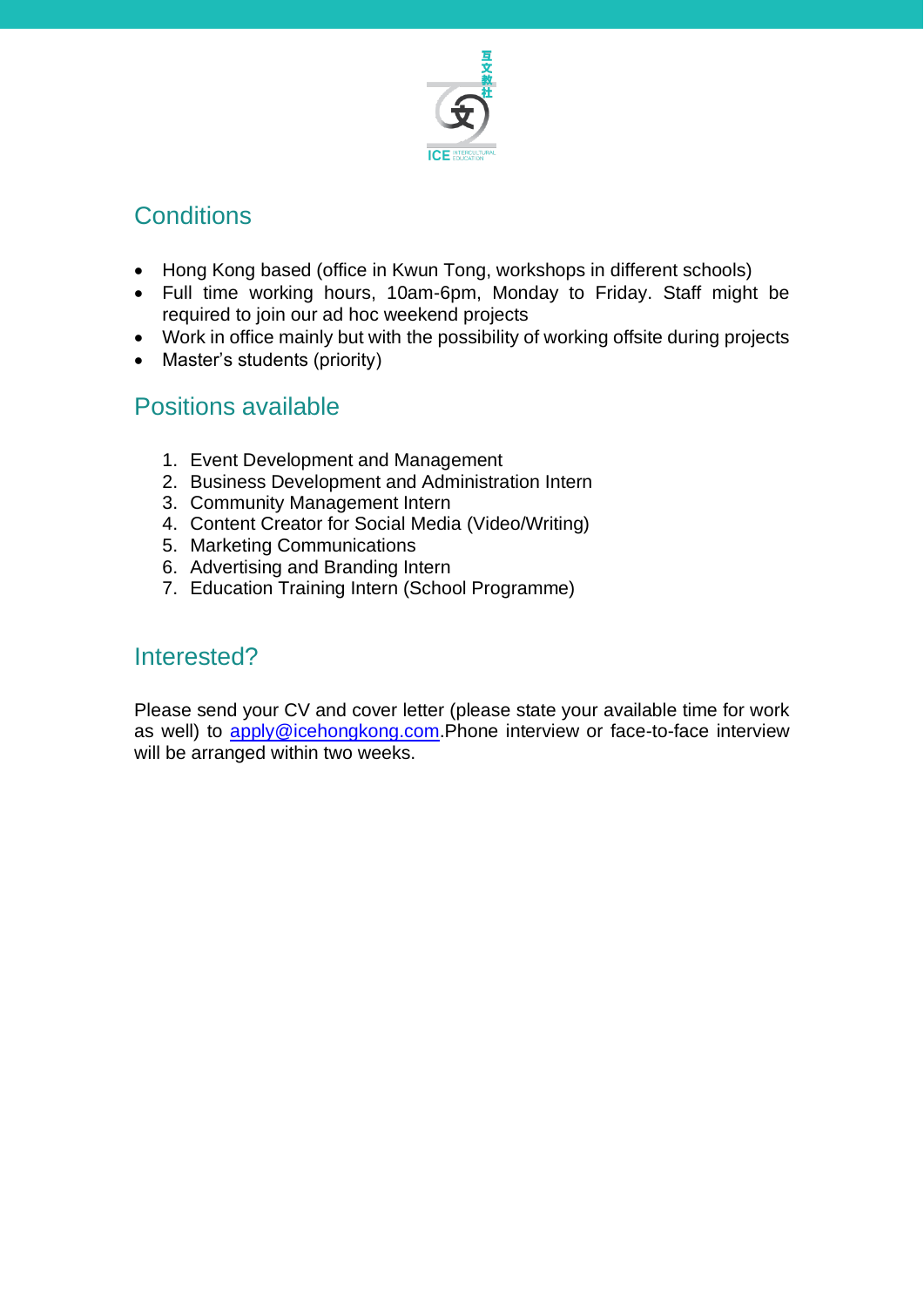

### **Event Development and Management Officer**

Event Development and Management Officer will be mainly responsible for preparing, coordinating and executing both online/offline training workshops and events with Programme Management team. Event are mainly project based and will last from 3 hours to 7 full days. Officer is also responsible for assisting in work from deciding the workshop schedule, setting project timeline and budget to communication with clients, external service providers and international guests.

### **Responsibility**

- Act as primary contact between event organizer and management team long term
- Assist Programme Manager to plan and coordinate all event details with stakeholders - including set-up, communication with external service providers and teachers
- Support event planning and ensure successful delivery of all venue services on time with quality and customer satisfaction
- Assist in creating programme and online education materials for school projects to attract students' active participation in school projects
- Provide support on event planning provisions and general administration support
- Communicate with trainers, volunteers, students and education institutes
- Logistics preparation, evaluation of projects and report writing

- Experienced in leading a team of 2-3 people
- Passionate about building programmes, events, and engagement around communities. Interest in cultural integration, diversity and entrepreneurship will be beneficial.
- Strong multitasker, able to work under pressure to meet tight timelines and manage different tasks across departments
- Mature interpersonal skills, attention to details and an interested in eventbased project management
- Good command of written and oral English
- Previous experience in project management would be an advantage
- Adobe Suite experience a plus.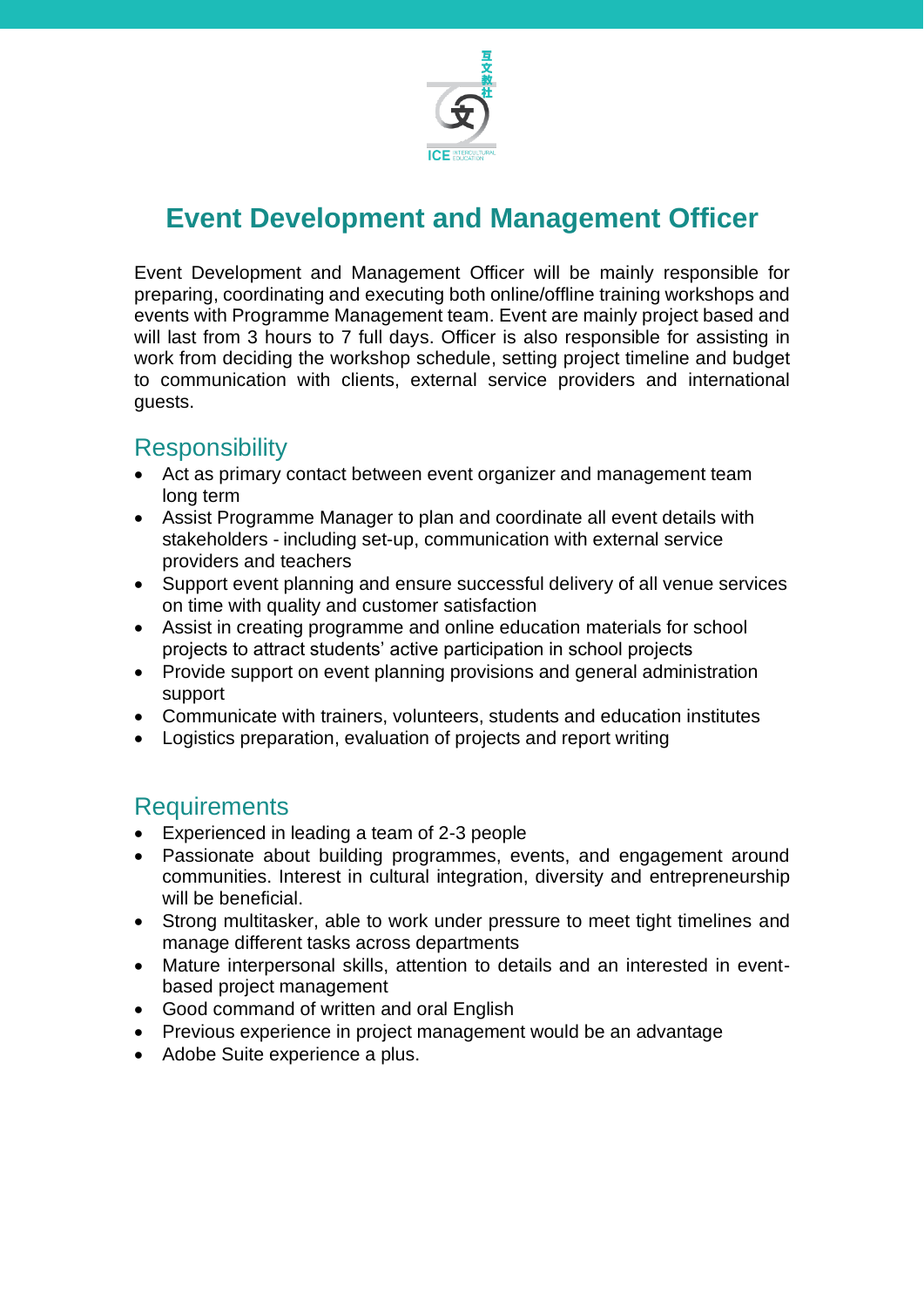

### **Business Development and Administration Intern**

Business Development Intern will primarily be assisting Business Development Manager on improving sales and partnerships. We are creating a community both online/offline that encourage people to make friends with people different cultures and be curious of the world. Interns will engage in activities such as business meetings, contacting and communicating with customers and potential partners as well as funding proposals.

#### **Responsibility**

- Expanding our target audience network as well as assist in applying for potential funding bodies in order to achieve our aim making the world and public more interested in culture, diversity and inclusion, break stereotypes and inspire people to learn more about the world.
- Assist in tracking businesses and facilitate negotiation between partners and the Manager
- Developing business proposals and tracking business strategies for existing (and new) customers
- Schedule and facilitate business appointments as well as maintaining good relationship with partners and service providers

- Confident with excellent interpersonal skills and attention to details
- Excellent command of written and oral English and good in Chinese
- Experienced in tracking leads and sales
- Good command of communication even whilst working remotely
- Ability to work cooperatively in a cross cultural team environment
- Interest in cultural integration, diversity and entrepreneurship will be beneficial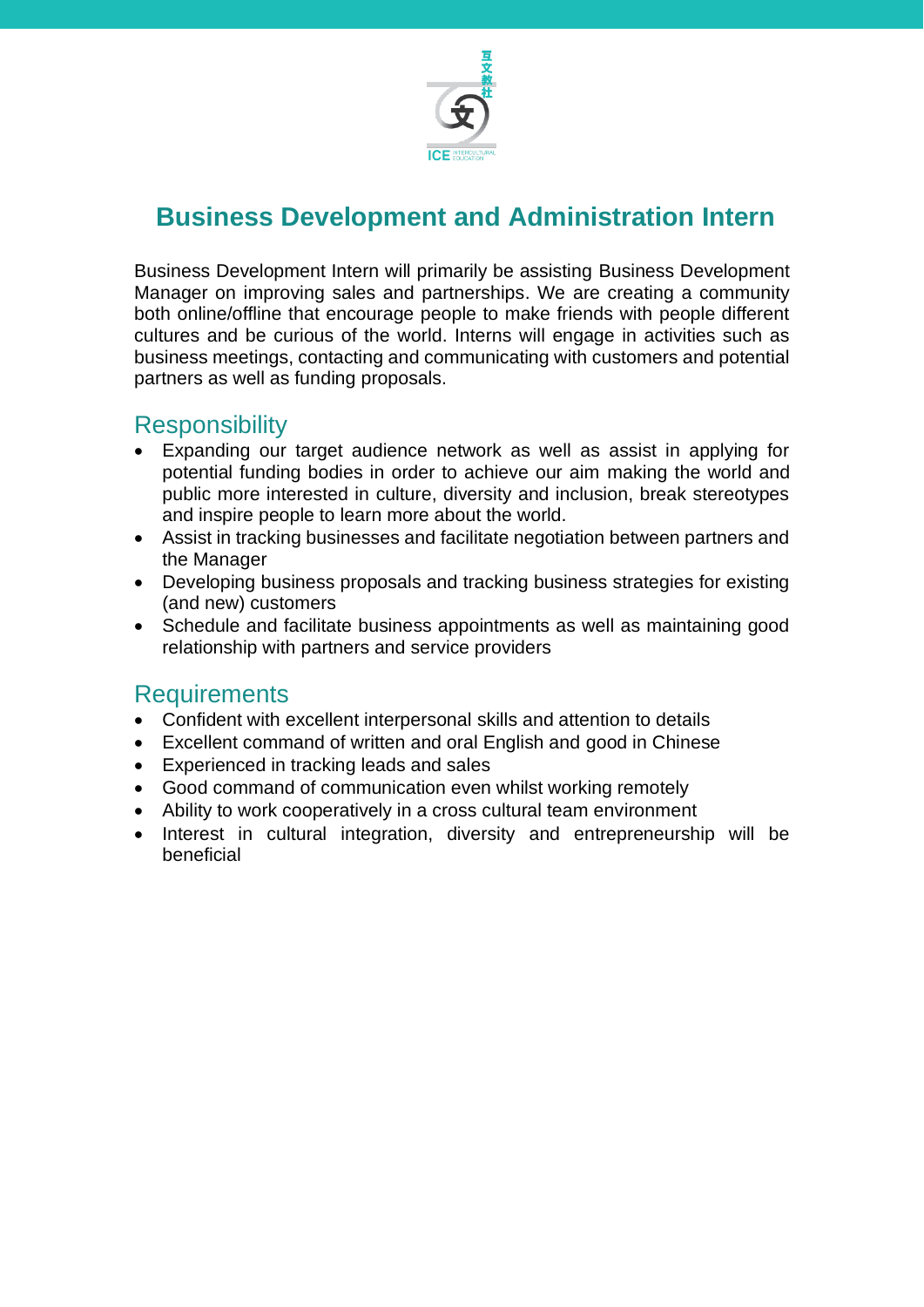

### **Community Management Intern**

Community Management Intern will work closely with the Operations Manager to organise regularly community events – Explorers' Month and actively go out within the community to connect with potential stakeholders and business partners. Intern will assist in work from deciding the workshop schedule and partners to designing and thinking of our marketing strategies.

Committed intern will help in developing partnerships and collaboration with organisations and freelancers for potential B2B and B2C business and potentially creating marketing campaigns.

#### **Responsibility**

- Identity the needs of different stakeholders and drive engagement across the ICE network
- Assist to curate our Explorers' Month and community initiatives, from internal events to online campaigns, develop a community for different stakeholders
- Overlooking and responsible for the whole cycle of producing a new series of workshops for the whole semester
- Ad-hoc support for Operations Team, including secretarial and administrative support as required

- Passionate about building programmes, events, and engagement around communities. Interest in cultural integration, diversity and entrepreneurship will be beneficial.
- Prior content creation and community management experience
- Strong sense of responsibility, adaptability and attention to details
- Strong multitasker, able to manage different tasks across departments
- Good command of written and oral English
- Confident to handle ad-hoc task independently
- Adobe Suite experience a plus.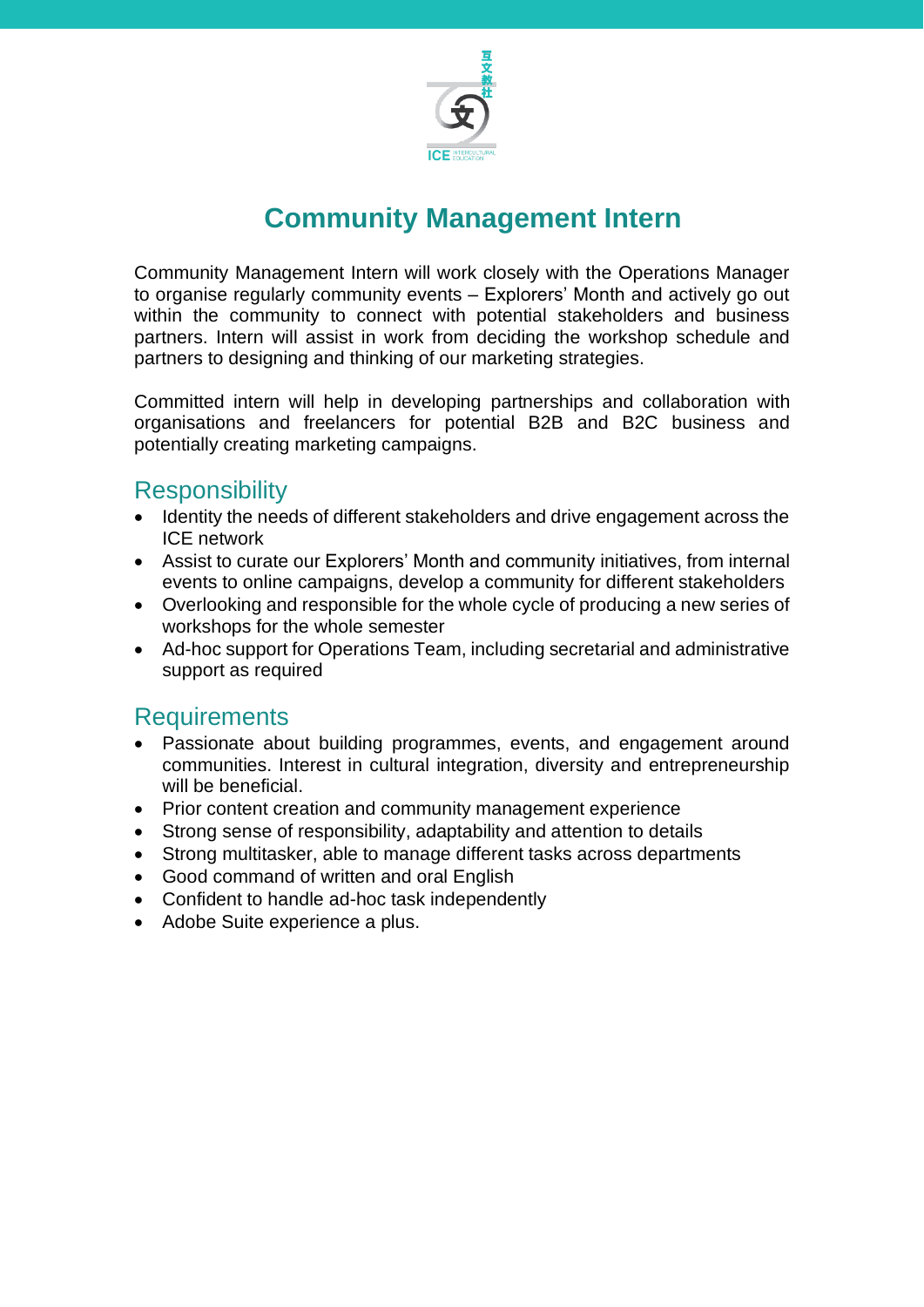

# **Content Creator for Social Media (Video/Writing)**

Social and Digital Content Creator Intern will work closely with the Marketing Manager and core team to provide ideas and create engaging visual content for ICE's social media channel including videos, posts for Facebook and Instagram with the goal of producing meaningful engagement and significant growth and expanding our B2C market.

We are creating a community both online/offline that encourage people to make friends with people different cultures and be curious of the world. You will help to create content for our social media to get the general public more interested in culture, diversity and inclusion, and inspire people to learn more about the world.

### **Responsibility**

- Create culture related content for social media platforms (Youtube and Instagram) to promote global diversity and enhance interest of cultural learning
- Design short, fun informative online content (video or writing) to attract students' active participation and cultural awareness with the aim of promoting ICE events and connecting people around the world
- Video editing and postproduction

- Passionate in documenting stories, facts about the world and create work to communicate above to the public
- Experienced in photo and video editing and production
- Good command of written and oral and written English and Chinese
- Ability to work cooperatively in a team environment
- Interest in cultural integration, diversity and entrepreneurship will be beneficial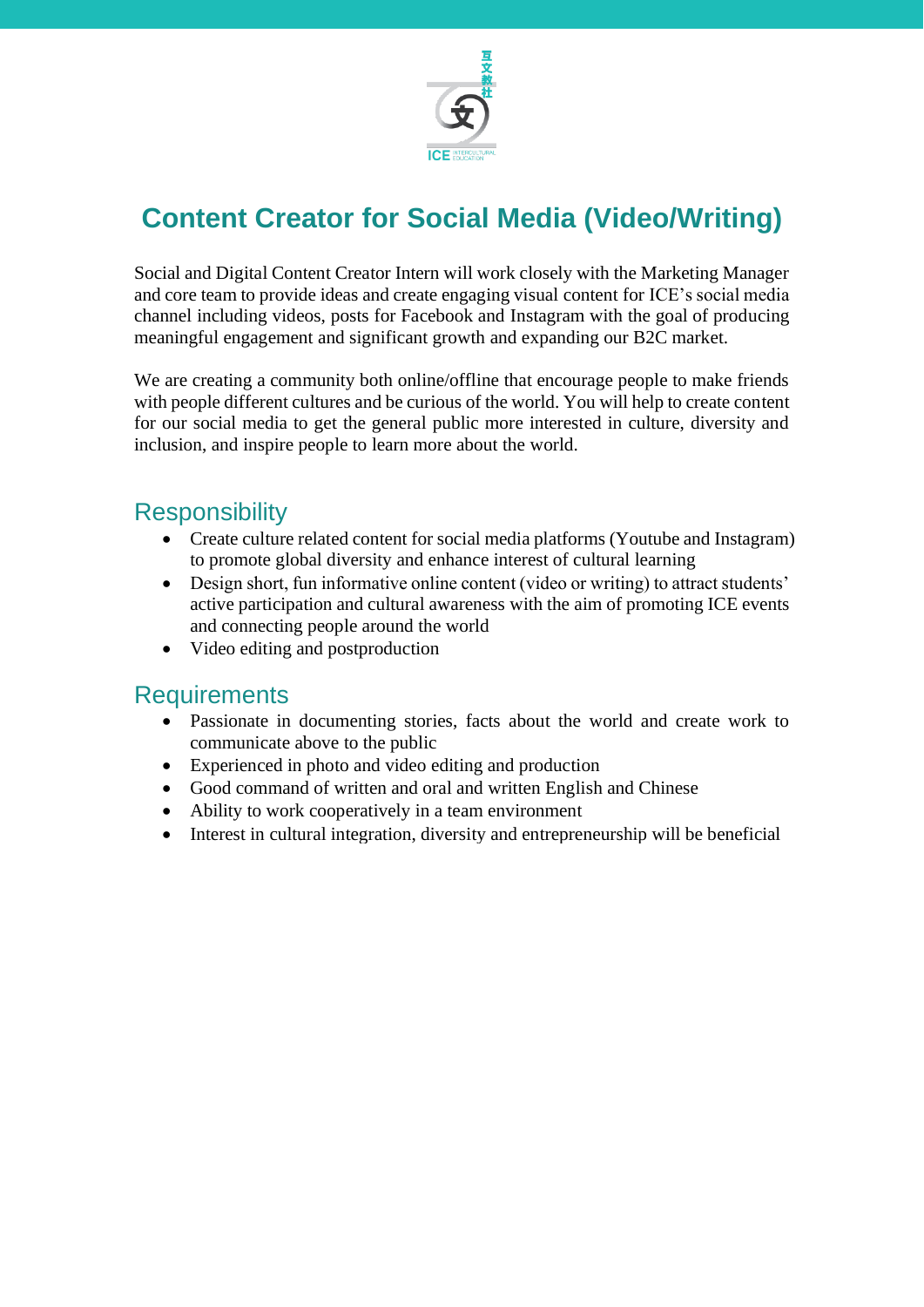

# **Marketing Communications**

Marketing Communications Intern will work closely with the Marketing Manager and core team to identify viable ideas through analysing our projects' nature and social media performance; assist in the preparation of marketing materials and documents; and create and implement online and offline advertising campaigns.

We are creating a community both online/offline that encourage people to make friends with people different cultures and be curious of the world. You will help to create content for our social media to get the general public more interested in culture, diversity and inclusion, and inspire people to learn more about the world.

#### **Responsibility**

- Support marketing team in the preparation of all marketing related documents
- Assist in the production of marketing materials and literature
- Write and proof-read creative copies, devise and present ideas
- Provide administrative support to the management
- To assist in planning and carrying out integrated online and offline advertising campaigns
- To work with internal business units and external partners

- Passionate in documenting stories, facts about the world and create work to communicate above to the public
- Experienced in photo and video editing and production
- Good command of written and oral and written English and Chinese
- Ability to work cooperatively in a team environment
- Interest in cultural integration, diversity and entrepreneurship will be beneficial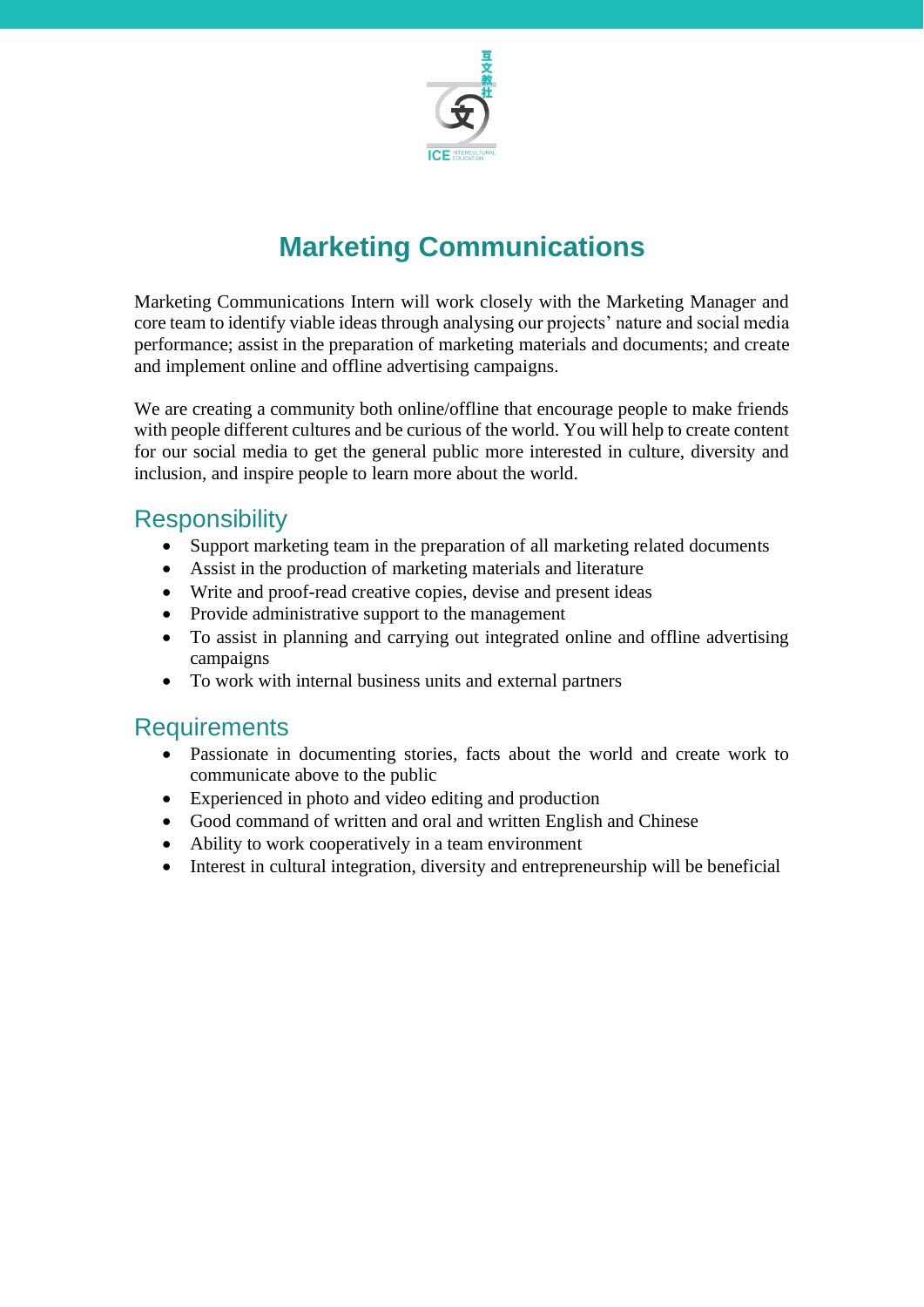

# **Advertising and Branding Intern**

We are creating a community both online/offline that encourage people to make friends with people different cultures and be curious of the world. You will help to create content for our social media to get the general public more interested in culture, diversity and inclusion, and inspire people to learn more about the world.

### **Responsibility**

- Research and identify new social media/digital marketing trends; make recommendations to the team, as appropriate
- Brainstorm branding strategy and execute cross social media platforms
- Launch marketing campaign to overseas potential participants
- Work collaboratively and communicate with the core team to develop and ensure programme goals

- Experienced in developing branding strategy on social media and implementing new marketing campaigns
- Experienced by in suing Adobe Photoshop, Illustrator
- Open-minded and ready to embrace and experiment on new ideas and initiatives
- High work responsibility and manage unexpected circumstances
- Good command of written and oral and written English and Chinese
- Ability to work cooperatively in a team environment
- Interest in cultural integration, diversity and entrepreneurship will be beneficial